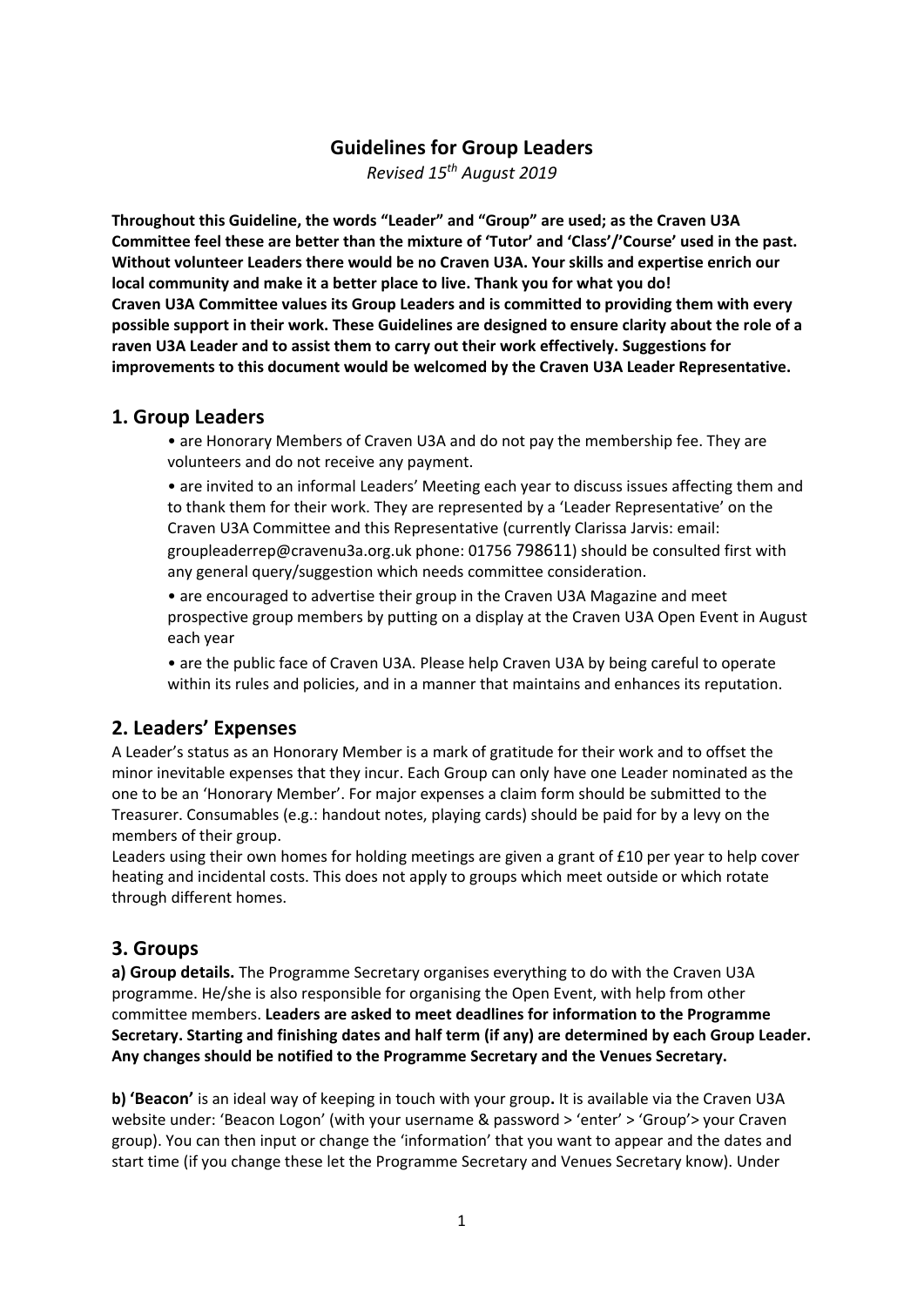'Members' you can see your group's membership list, which you can download, and use this list to send them emails. If you add new members, or delete any, let the Membership Secretary know. **c) Venue details.** Prior to the course commencing each Group Leader should complete a **Venue Risk Assessment Checklist** (copy available on web site: 'Leader' > 'Forms') by visiting their venue; taking note of any particular safety hazards, emergency exits, disabled access and the location of First Aid facilities. **The completed form should be returned to the Leader Representative.** In the unlikely event of an accident or injury to a group member or Leader, the incident should be reported to the Craven U3A Chairman and an **Incident Report Form** completed (found under 'Leaders' > 'Forms' on the Craven U3A website). The completed form should be sent to the Chairman. Please check the venue before leaving to ensure that it is left in a clean and tidy state. **Leaders with any concerns about their venue should contact the Craven U3A Venue Secretary** and let the Leader Representative know.

Craven U3A will pay accommodation costs for up to 22 meetings a year for each group with 10 or more enrolled members. Any additional meetings should be booked by Craven U3A so that the group is covered by the Third Age Trust Insurance but the cost of using the venue for these additional meetings will need to be met by the group. We do not pay for any materials or equipment specific to a particular group. If there are fewer than 10 in your group we suggest meetings are held in someone's house in which case the small annual sum referred to above is paid. Craven U3A has a number of teaching aids available for use by Leaders (see item 4. 'Resources for Leaders' below).

**d) Group membership.** A list of group members with names, addresses, e-mail addresses and 'phone numbers will be provided via 'Beacon' to each Leader prior to class commencement. Leaders should check their group descriptions and time tables as soon as they are received, to spot errors & avoid misunderstandings. If, after enrolment, a change has to be made (i.e. start date or venue, each Leader is responsible for contacting group members to confirm the new start date or venue). Group members should be telephoned with any urgent information, rather than depending on email where there is no confirmation of quick receipt. Any changes should be notified to the Programme Secretary and the Membership Secretary. Leaders should check attendance against this list at the first meeting of the group and advise the Membership Secretary of any people not on the list. Where the group has a waiting list and there are spaces available because of 'no shows' the Leader should contact these people to determine if they do intend to take part. If not, the Leader should invite people from the Waiting List and advise the Membership Secretary so that the group records can be amended.

Please identify new members of Craven U3A and extend them a particular welcome. As part of the enrolment process members will advised that if they are worried that a disability or health problem (including memory related ones) might be an issue, to contact the group leader to discuss it. Leaders may be contacted by a member's carer to see if the venue environment is suitable. Please **do not ask**  the group as a whole if any member has any disabilities.

Many people experience hearing loss as they get older so please speak clearly and check, at the start of a session, that people can hear you. Some people with hearing problems lip read (occasionally without knowing they are doing so) so try not to turn your back to the group when you are speaking and make sure your face is not in darkness. Some may appear shy or not answer you – Craven U3A they are not ignoring you they may not have heard you! If there is a hearing loop at your venue make sure that it is switched on and tell the group.

**Visitors** to U3A Groups should be recorded on a separate piece of paper giving the name of the individual & date. This is for Insurance purposes with the Third Age Trust. Please see 'Visitor Policy' on the web site.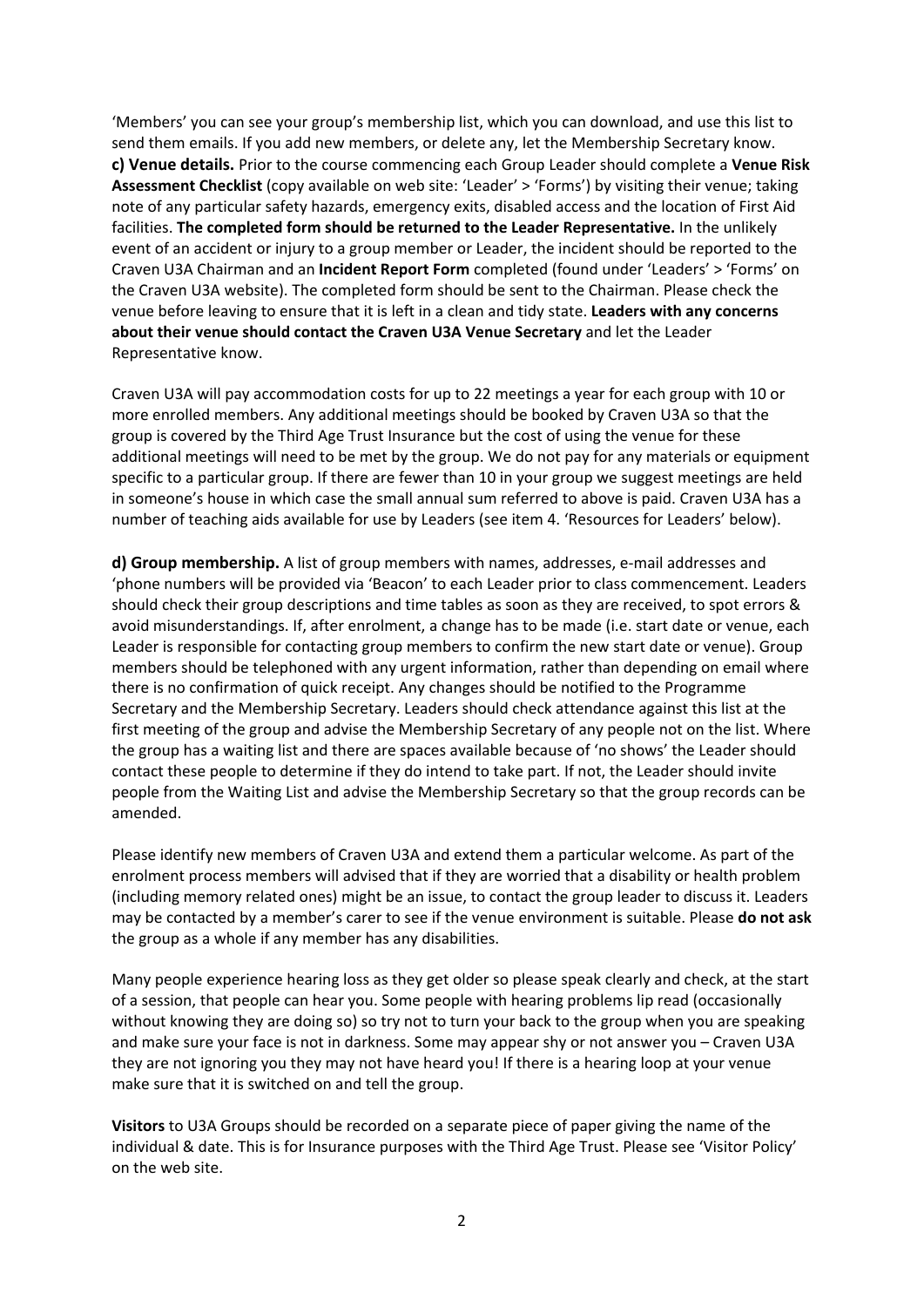In the unlikely event that a group member's behaviour causes problems for the Leader and/or other group members, the procedure in 'Advice to Leaders on dealing with group member behaviour' (item 7. below) should be followed.

Leaders should encourage some of their group members to become group leaders, either to learn something new together, or as a leader in their hobby or working expertise.

**e) WestNet:** there is an "open door" arrangement with the following U3As ‐ Keighley, Settle, Bradford, Ilkley and Craven. This allows members of one U3A to take up an open place in a group of another member U3A, provided the Group Leader agrees. You do not need to notify the Membership Secretary of this, but you must keep a record of their contact details. See "WestNet" on the Craven U3A website.

**f) Group activities.** Leaders are encouraged to organise outings, trips etc in connection with their group but should not use their own bank accounts for any monies (See item 6. 'Advice to Leaders on Handling Money', below). These trips should be optional unless advertised as an integral part of the group.

It is usual for Leaders to organise a refreshment break halfway through each class. Facilities are available for tea/coffee making at most venues. You should encourage group member participation in the organisation of this by seeking volunteers to organise refreshments, washing up, collecting money for materials etc, and setting up and restoring tables and chairs. The 'Organiser' should provide tea, coffee, sugar, milk and biscuits, and levy a charge to offset the cost. Some groups donate unused coffee break profit to an agreed charitable cause. **The 'coffee money' is controlled by the group and should NOT go through the Treasurer.** 

Where Leaders have to cancel a meeting because of illness, weather or other reason it is their responsibility to contact (or arrange for group members to contact) all group members and advise them of the cancellation. Let the venue know of the cancellation and also inform the Venue Secretary & the Treasurer. Where meetings need to be cancelled for more than two weeks the Craven U3A Chairman should also be informed.

The Third Age Trust holds a Copyright Licence which permits Craven U3A Group Leaders and members to copy extracts, within clearly defined limits from books, journals, magazines and periodicals published in most countries. You are limited to one chapter from each book, one article from a journal or magazine, a short story or poem not exceeding 10 pages from an anthology, or 5% of the publication if greater than the above. Note that the Licence does not cover printed music (including words), newspapers, maps, charts, exam papers and various other categories. Craven U3A and the Third Age Trust hold licences that mean groups are allowed to show DVD's, videos & films (including copying & showing programmes from TV) for educational purposes, provided no separate charge is made to see them.

**g) Group financial issues and Insurance.** Leaders may levy a charge on group members for the purchase or hire of equipment, materials, photocopying, trips etc. These costs should be advertised prior to enrolment. **Please note that all Group Leaders are covered by Public Liability Insurance through the Third Age Trust** that oversees U3A activities nationally. Please contact the Chairman if you have any concerns about the extent of this cover. Craven Stationery, 22/24 Coach Street, Skipton offer a discount to U3A Leaders for photocopying (mention Craven U3A) and can usually do small quantities, while you wait.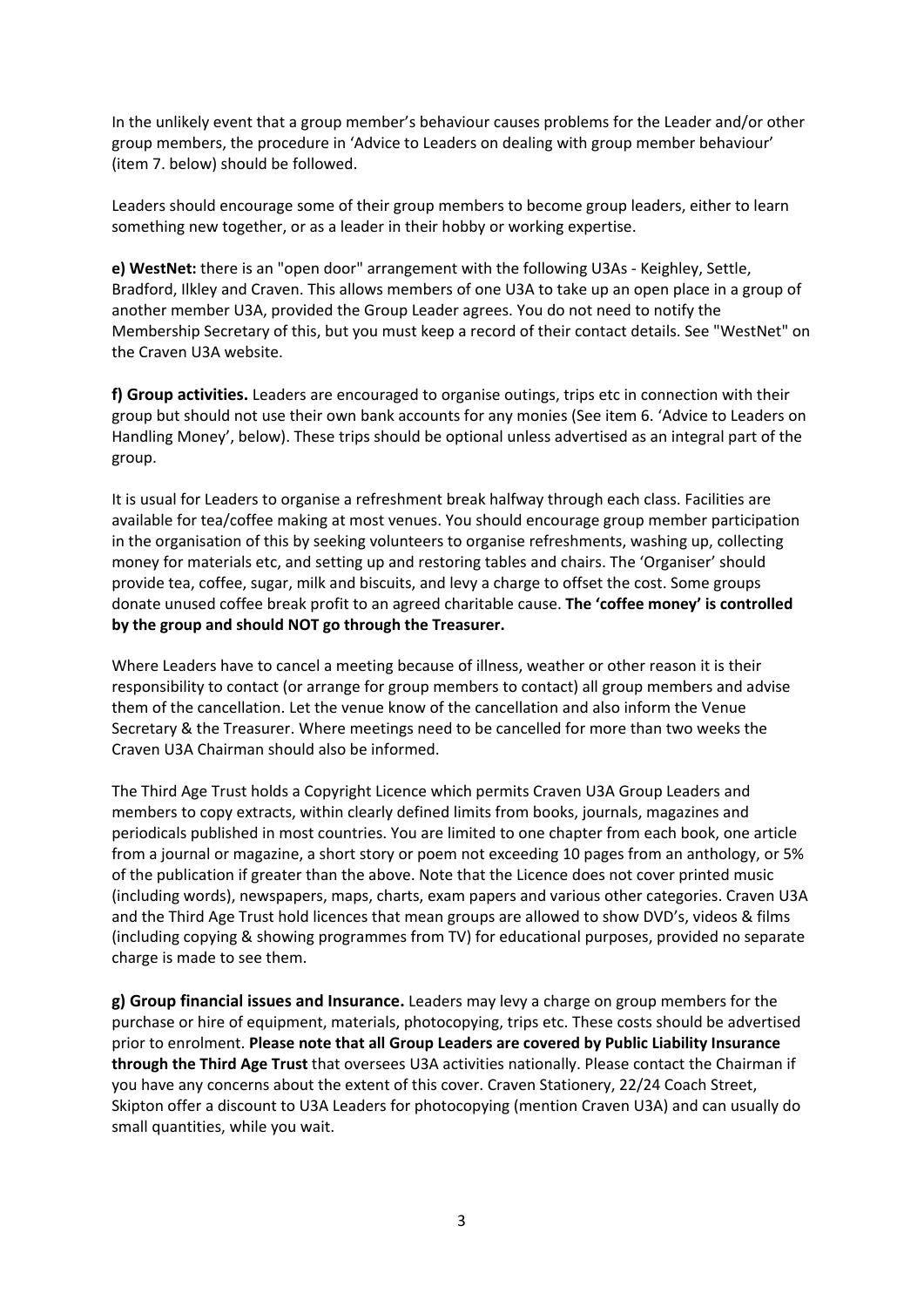**h) If you are not sure what to do in any situation you face as a Group Leader**, or if you require any help, please contact the Craven U3A Chairman. Queries about class lists etc. should be referred to the Membership Secretary, and issues in regard to venues to the Venues Secretary. The Leader Representative has a role in bringing to the Committee issues of general concern to Leaders.

### **4. Resources for Group Leaders**

**Various teaching aids are available for loan to Leaders** for use only on Craven U3A business. Contact the Chairman to arrange to borrow any of them. Please see the **Equipment List on the Leader Information page on the website** to see everything that is available. When being transported this equipment is only covered by our insurance when locked in the boot of a car.

**Craven U3A website:** (https://www.cravenu3a.org) has lots of useful information and welcomes pictures from your group; send to the Webmaster.

**Third Age Trust:** The Resource Centre of the Third Age Trust in London (0208 315 0199, open Tuesdays and Thursdays 9 a.m. to 4 p.m.) has a collection of non‐book material for loan free of charge, except for the cost of return postage. The Third Age Trust website is: www.u3a.org.uk

### **5. Contacts**

**Chairman:** Doug Mclellan chairman@cravenu3a.org.uk **Business Secretary:** Peter Wharton bussec@cravenu3a.org.uk **Programme Secretary:** Sally Crowley progsec@cravenu3a.org.uk **Membership Secretary:** Andrew Todd membership@cravenu3a.org.uk **Venues Secretary**: Helena Tudhope venues@cravenu3a.org.uk **Leader Representative:** Clarissa Jarvis tutorrep@cravenu3a.org.uk **Treasurer:** Ron Golightly treasurer@cravenu3a.org.uk **Webmaster:** Doug Hirst website@cravenu3a.org.uk **Database manager:** Doug Hirst datamanger@cravenu3a.org.uk

## **6. Advice to Leaders on Handling Money**

The Third Age Trust has provided advice to all U3As about 'Handling Money and Payments in U3As'. The members of the Committee of Craven U3A are the Trustees of that Charity and are responsible for the proper handling of all funds of our U3A. **Minor expenses**, coffee money etc., **should NOT be referred to the Treasurer.** 

**Leaders dealing with large sums of money** (for trips etc) should NOT use their own bank accounts, also they should NOT set up a bank account for their Group using the U3A name. Leaders should seek advice from the Treasurer who, if it is deemed appropriate, will make arrangements for the Craven U3A account to be used.

**Travel Activities**: Leaders may organise field trips and outings to suitable subject areas. This should be encouraged as it increases interest and social involvement.

It is recommended that any Leader organising trips which include accommodation, should ensure that **all cheques for payment be made out by individual members to the hotel and not to the Leader.** This is to ensure that he/she cannot be accused of acting as a Tour Operator, which has significant legal and insurance responsibilities and the possibility of serious financial and legal risks to both individuals and the main U3A.